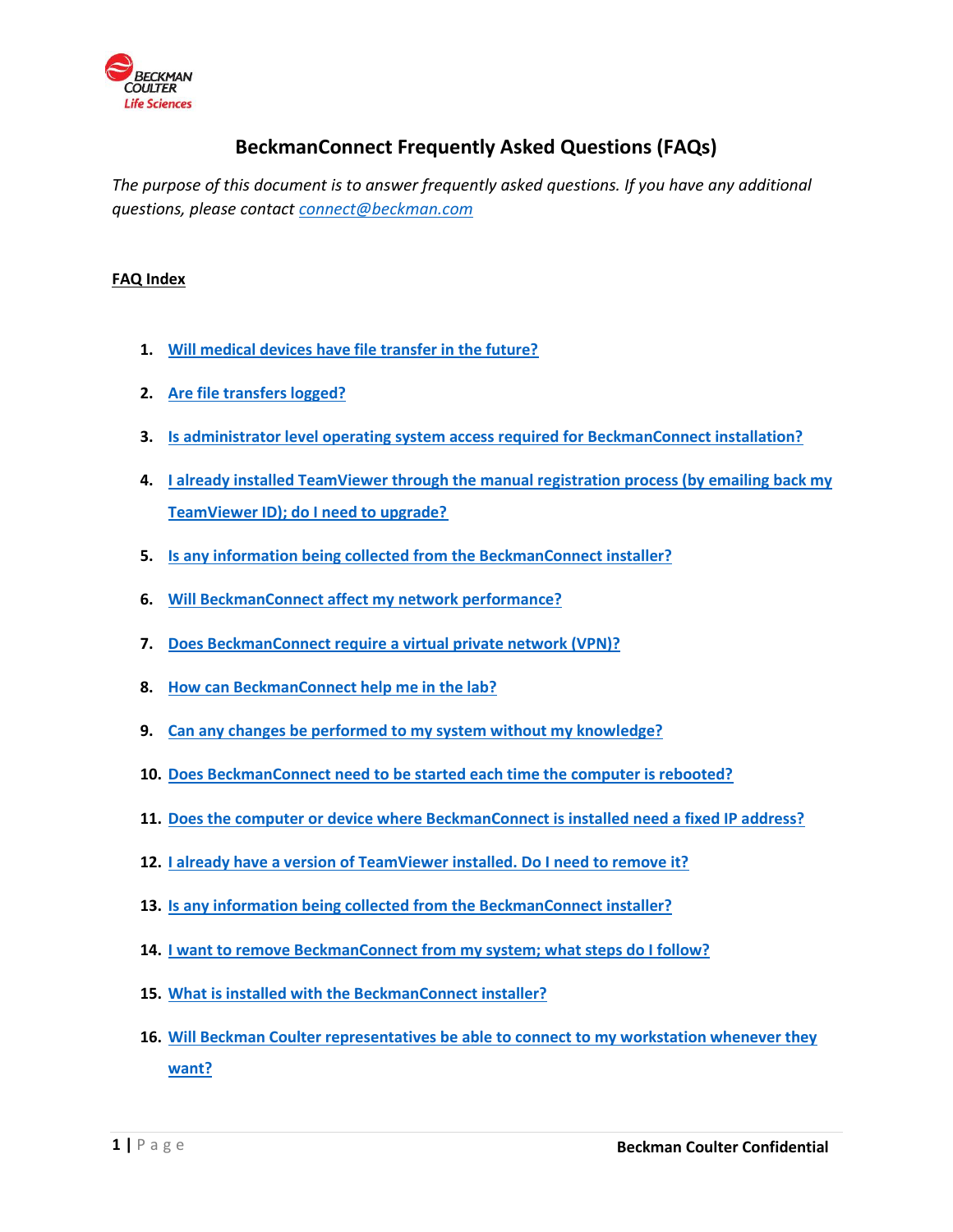

- **17. [How does BeckmanConnect work?](#page-4-4)**
- **18. [Who within Beckman Coulter will have access to this solution and my instrument?](#page-5-0)**
- **19. [How is communication via BeckmanConnect achieved? What about proxy servers or firewalls?](#page-5-1)**
- **20. [Why is BeckmanConnect installer not running?](#page-5-2)**
- **21. [Will BeckmanConnect provide protection against viruses?](#page-5-3)**
- **22. [Does the IP address of the Beckman Coulter instrument controller need to be accessible from](#page-5-4)  [the Internet?](#page-5-4)**
- **23. [Why isn't the content above the two acknowledge checkboxes loading?](#page-6-0)**
- **24. [How much does BeckmanConnect cost?](#page-6-1)**
- **25. [Does BeckmanConnect use industry-recognized security and communications protocols?](#page-6-2)**
- **26. [Are BeckmanConnect servers GDPR compliant?](#page-6-3)**
- **27. [Why does BeckmanConnect installer provide a network error during installation?](#page-6-4)**
- **28. [Why does BeckmanConnect installer say my instrument is not eligible?](#page-6-5)**
- **29. [Can a lab user connect remotely to the instrument controller PC?](#page-7-0)**
- **30. [Why doesn't the BeckmanConnect installer open on Aquios Windows 10 PC?](#page-7-1)**
- **31. [Why doesn't BeckmanConnect install on my ViCell blu systems?](#page-7-2)**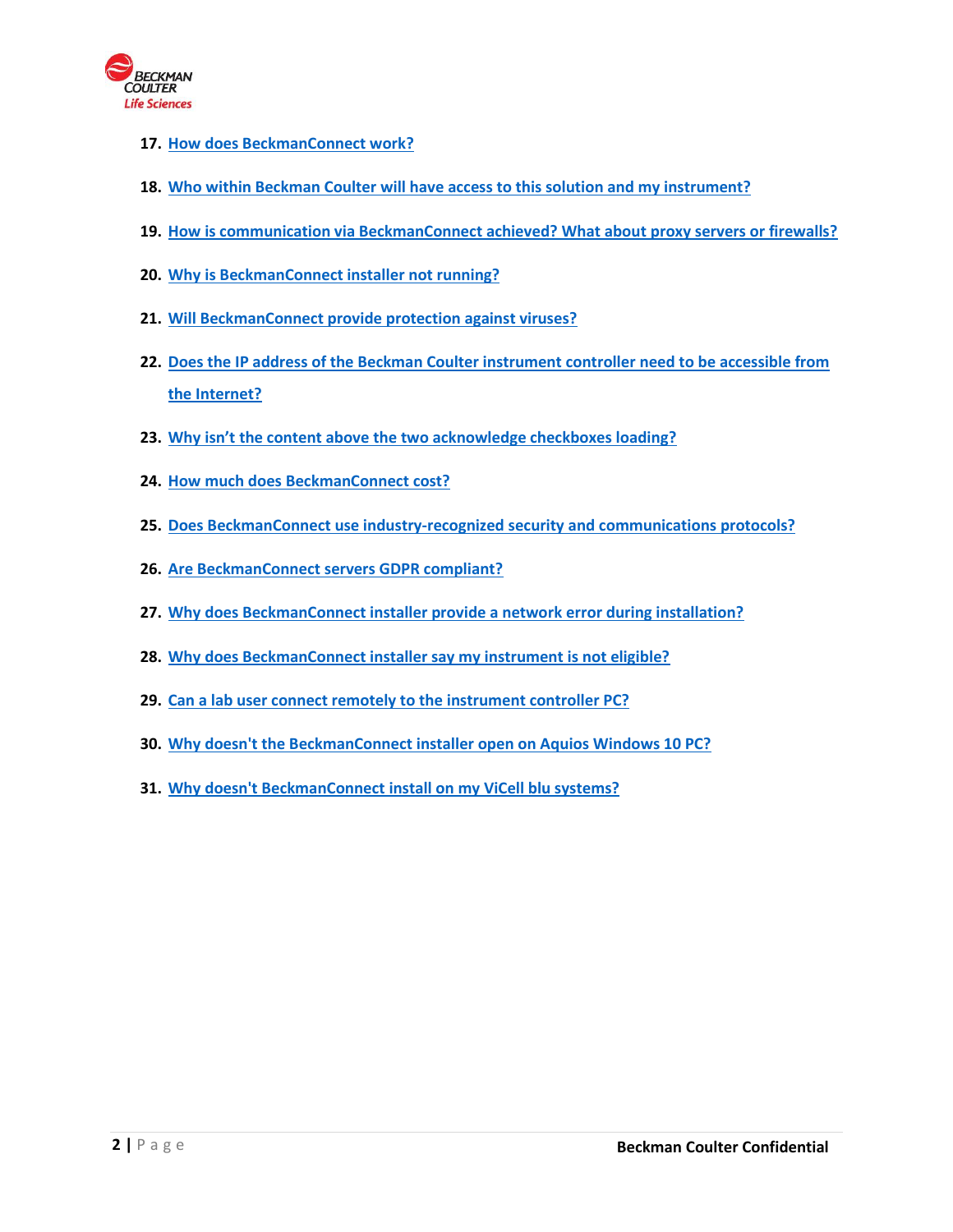<span id="page-2-6"></span>

### <span id="page-2-0"></span>**Question 1: Will medical devices have file transfer in the future?**

If file transfer is made available to medical devices, enrolled instruments will be notified by an on-screen message. The user may choose to accept the new version with file transfer or remain on the current version.

### <span id="page-2-1"></span>**Question 2: Are file transfers logged?**

All file transfers are logged on the support servers. Please contact connect@beckman.com to request a file transfer log for your instrument.

# <span id="page-2-2"></span>**Question 3: Is administrator level operating system access required for BeckmanConnect installation?**

Yes, the user installing BeckmanConnect must have administrator level access during installation. Once installed, BeckmanConnect may be used without administrator access.

# <span id="page-2-3"></span>**Question 4: I already installed TeamViewer through the manual registration process (by emailing back my TeamViewer ID); do I need to upgrade?**

Yes. Although you will not receive any new functionality from the installer immediately, it will prompt you to accept new support features as they become available.

### <span id="page-2-4"></span>**Question 5: Is any information being collected from the BeckmanConnect installer?**

Name and email are collected during all installations. In some geographies, business address, and telephone number may also be collected. As new features are deployed, information gathered may vary with your consent. Please review the privacy notice during upgrades or new installs for details on the information being collected by BeckmanConnect software

#### <span id="page-2-5"></span>**Question 6: Will BeckmanConnect affect my network performance?**

No. Communication between BeckmanConnect host software and the server present minimal impact on network bandwidth—typically less than adding another workstation user.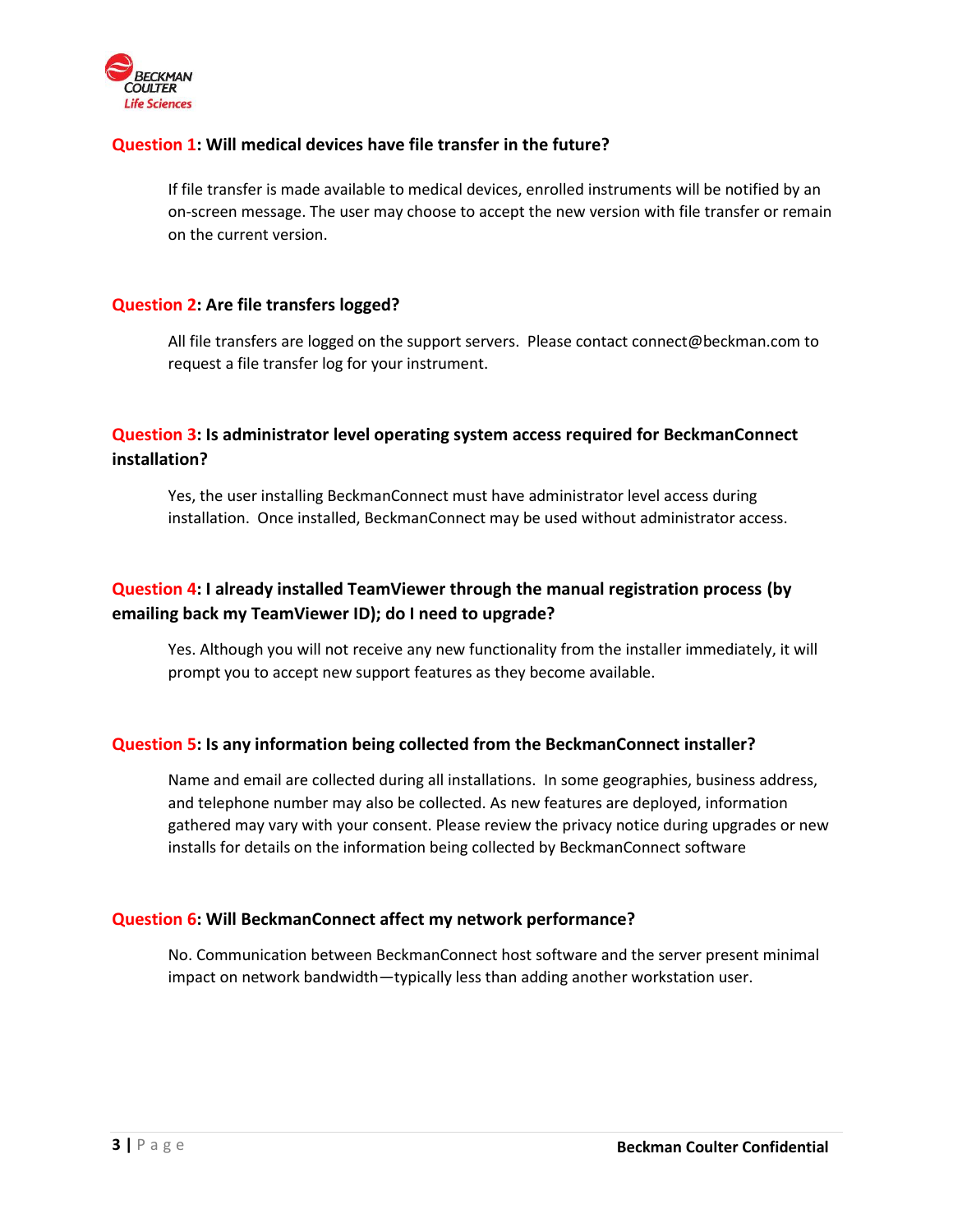<span id="page-3-4"></span>

## **Question 7: Does BeckmanConnect require a virtual private network (VPN)?**

No. An encrypted communication channel is established from the Beckman Coulter instrument controller (via BeckmanConnect) connecting your lab to trained Beckman Coulter service personnel without the need for a VPN.

#### <span id="page-3-0"></span>**Question 8: How can BeckmanConnect help me in the lab?**

BeckmanConnect is designed to improve your lab's productivity and system uptime with fast, efficient support when you encounter system or software issues. This real-time, expert support can help minimize workflow disruptions and related costs:

- Fast, efficient problem resolution
- Increased instrument uptime
- Improved lab & operator productivity
- Seamless software upgrades, reloads or configurations
- Less operator time spent troubleshooting through trial & error
- Remote desktop and file sharing for in-depth diagnostics & problem solving
- Faster onsite issue resolution (when needed)

#### <span id="page-3-1"></span>**Question 9: Can any changes be performed to my system without my knowledge?**

As long as installation instructions are properly carried out, any screen viewing, remote control or file transfer activities must each be approved by a user in your lab. To establish the connection, the requester must also provide a one-time-use password.

### <span id="page-3-2"></span>**Question 10: Does BeckmanConnect need to be started each time the computer is rebooted?**

No. The remote support host software for BeckmanConnect runs in the background of the operating system and auto-restarts when the computer is rebooted.

# <span id="page-3-3"></span>**Question 11: Does the computer or device where BeckmanConnect is installed need a fixed IP address?**

No. BeckmanConnect does not use the IP address of the controller to establish or maintain a connection.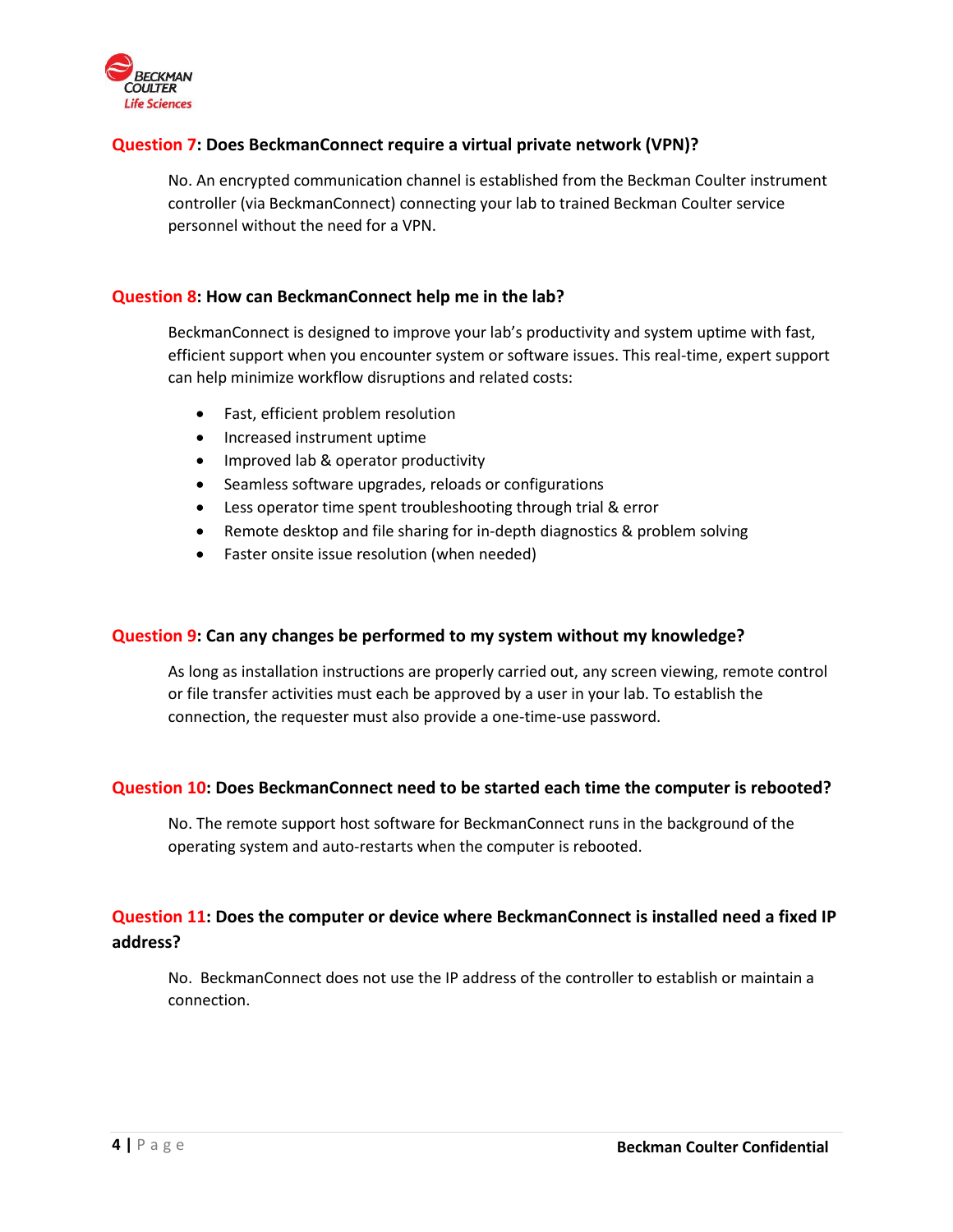<span id="page-4-4"></span>

### **Question 12: I already have a version of TeamViewer installed. Do I need to remove it?**

Yes, the current installation of all versions of TeamViewer must be removed before installing BeckmanConnect. When prompted during the removal of TeamViewer to "close TeamViewer before uninstalling," press the Retry button on the prompt instead of selecting Exit TeamViewer from the task tray icon to close the program.

### <span id="page-4-0"></span>**Question 13: Is any information being collected from the BeckmanConnect installer?**

Name and email are collected during installation. As new features are deployed, information gathered may vary. Please review the privacy notice during upgrades or new installs for details on the information being collected by BeckmanConnect software.

### <span id="page-4-1"></span>**Question 14: I want to remove BeckmanConnect from my system; what steps do I follow?**

- For **TeamViewer client only** installs, remove TeamViewer client using Add/Remove programs in the control panel. Then email **[connect@beckman.com](mailto:connect@beckman.com)** to update the instrument's service records to remove remote support availability.
- For **BeckmanConnect client installs,** remove BeckmanConnect using Add/Remove programs in the control panel. If you want to remove the client and update service records to remove remote support availability, select **Yes** at the **Unregister** prompt.

#### <span id="page-4-2"></span>**Question 15: What is installed with the BeckmanConnect installer?**

It installs the customized Beckman Coulter TeamViewer client and the BeckmanConnect client; the latter will prompt you to accept and implement new features in the future.

# <span id="page-4-3"></span>**Question 16: Will Beckman Coulter representatives be able to connect to my workstation whenever they want?**

No. Each remote support session must be initiated by the operator by providing consent and a unique password that is reset after each session. Remote desktop sharing, control and file transfer session (on non-IVD instruments) must be separately pre-approved in the system by the operator.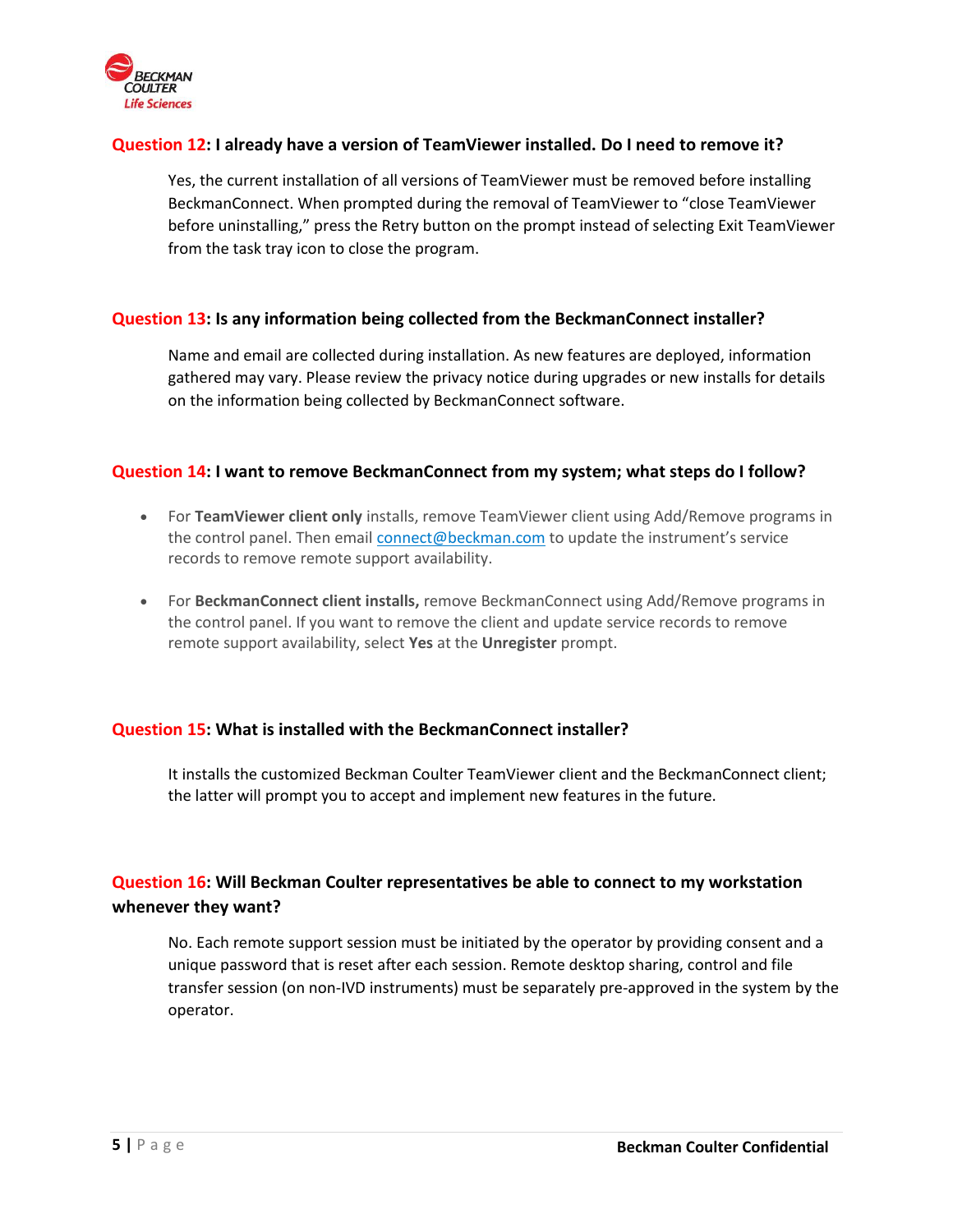<span id="page-5-4"></span>

### **Question 17: How does BeckmanConnect work?**

Remote desktop sharing technology allows Beckman Coulter hardware and application support specialists to establish a secure desktop sharing session to resolve customer issues. Once customer access is granted, a HIPAA-trained Beckman Coulter operator is able to connect directly to the workstation for enhanced visibility to quickly identify the issue and expedite resolution.

In cases that require onsite remediation, remote connectivity allows our remote support specialists to more efficiently collect the necessary data to prepare a field support engineer with the right plan of action, tools and any related parts for quick onsite resolution.

# <span id="page-5-0"></span>**Question 18: Who within Beckman Coulter will have access to this solution and my instrument?**

Access is restricted to Beckman Coulter support associates in the instrument's support geography who receive the most current training on data privacy, security rules and regulations.

# <span id="page-5-1"></span>**Question 19: How is communication via BeckmanConnect achieved? What about proxy servers or firewalls?**

Communication works through firewalls and proxy servers allowing HTTPS protocols on port 443 to pass through. In some cases, the lab firewall or proxy configuration may prevent the BeckmanConnect installer from communicating with the Beckman or TeamViewer servers.

#### <span id="page-5-2"></span>**Question 20: Why is BeckmanConnect installer not running?**

Please ensure you are logged into the Windows controller PC as an administrator, and that your controller is running the operating systems required for enrollment as outlined on the networking document. If you still experience problems, send installation log files to [connect@beckman.com](mailto:connect@beckman.com) for assistance.

#### <span id="page-5-3"></span>**Question 21: Will BeckmanConnect provide protection against viruses?**

Additional virus protection is not offered through BeckmanConnect. The remote desktop sharing technology is integrated with systems put in place by the customer.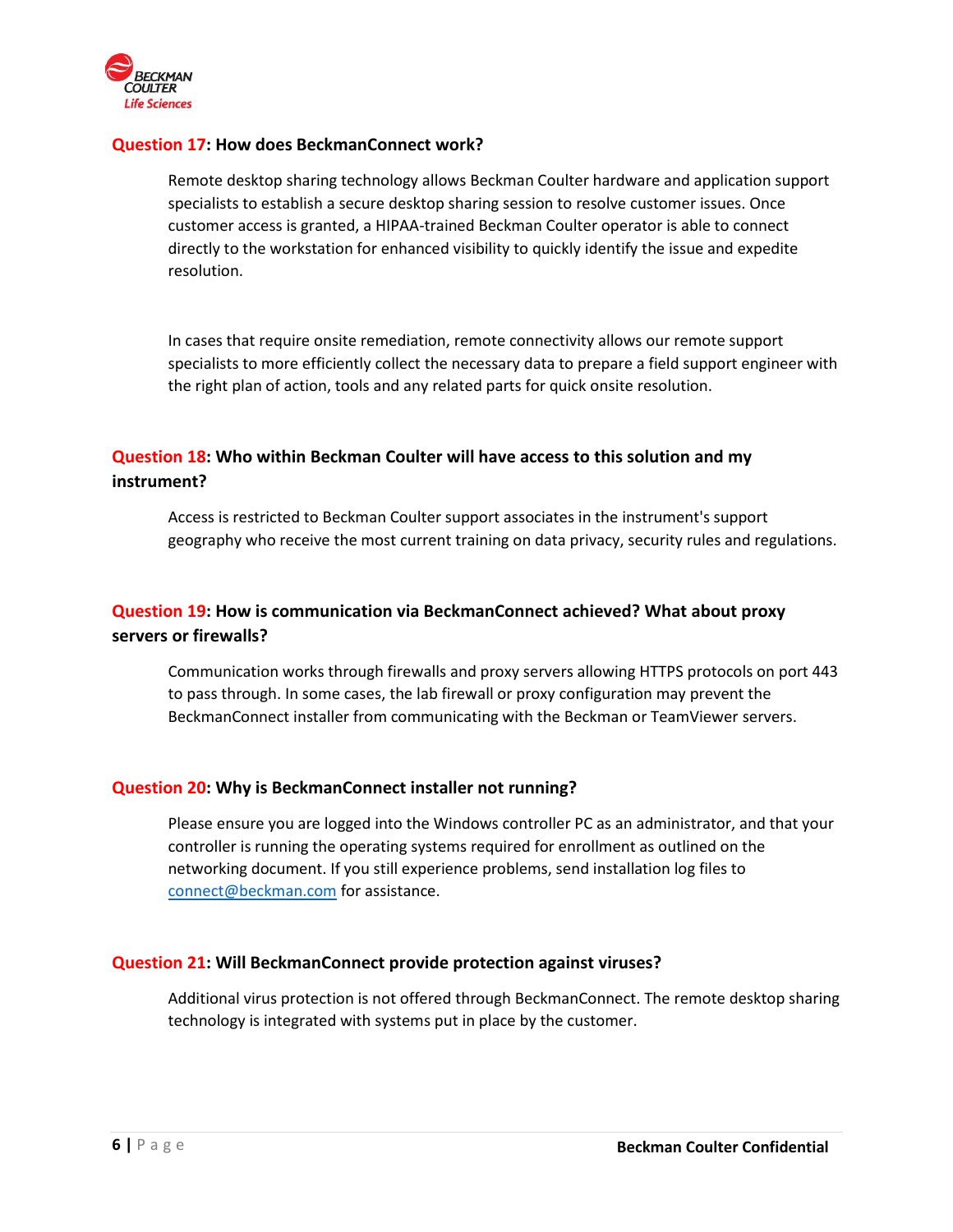<span id="page-6-5"></span>

# **Question 22: Does the IP address of the Beckman Coulter instrument controller need to be accessible from the Internet?**

The IP address for the instrument controller doesn't need to be visible from outside the local area network. In most cases, if a web browser on the instrument computer can access https://www.teamviewer.com (port 443), the instrument controller is ready for connection.

### <span id="page-6-0"></span>**Question 23: Why isn't the content above the two acknowledge checkboxes loading?**

Please ensure you have Internet Explorer 11 or higher installed.

#### <span id="page-6-1"></span>**Question 24: How much does BeckmanConnect cost?**

Nothing. The service is offered at no cost to customers.

# <span id="page-6-2"></span>**Question 25: Does BeckmanConnect use industry-recognized security and communications protocols?**

Yes, BeckmanConnect uses the following protocols to provide security and communications:

- RSA public/private key exchange
- Firewall-friendly communication
- HTTPS, PKI & 256-bit AES SSL encryption data protection

#### <span id="page-6-3"></span>**Question 26: Are BeckmanConnect servers GDPR compliant?**

Yes. When the BeckmanConnect service is deployed in Europe, it will be hosted within the European Union, and instruments will be accessible only to Beckman Coulter associates within the EU. TeamViewer does not store any information about your instrument and is also GDPR compliant.

# <span id="page-6-4"></span>**Question 27: Why does BeckmanConnect installer provide a network error during installation?**

The installer must be able to communicate with Beckman servers or TeamViewer servers. If you receive this error, please ensure your PC can reach www.beckman.com and www.teamviewer.com. Contact [connect@beckman.com](mailto:connect@beckman.com) with questions